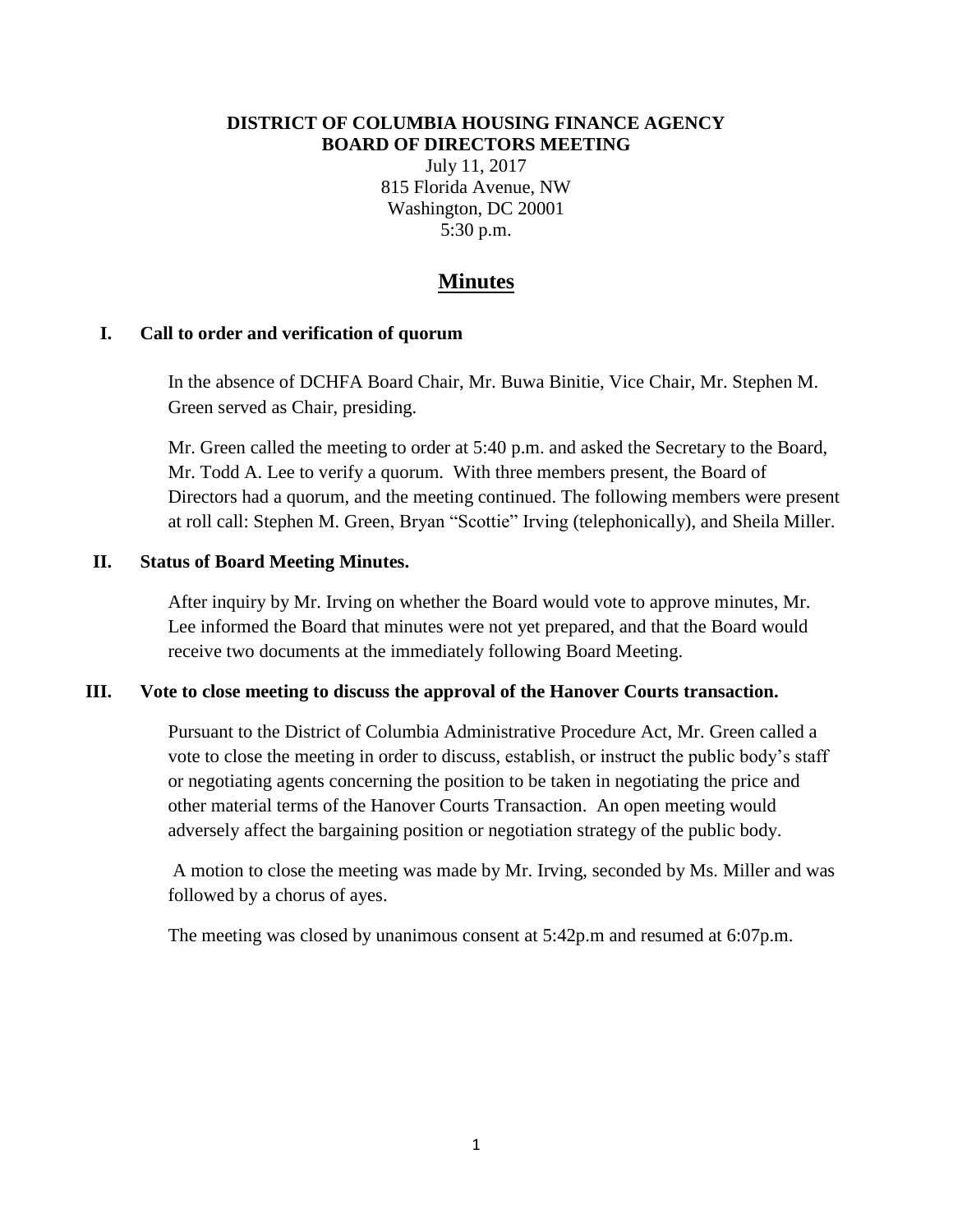# **IV. Consideration of DCHFA Final Bond Resolution No. 2017-16 for Hanover Courts**

DCHFA Development Officer, Carrie Fischer presented the following information to the Board:

This Eligibility Resolution is being presented to the Board because the Sponsor acquired the property on May 17, 2017 and in order to preserve the acquisition credits the Project must receive an inducement resolution within 60 days of acquisition. Approximately 5% of the permanent sources or \$1.2 million is made up of proceeds generated by the acquisition credits.

The Principal Developer and Sponsor of the project is Hanover Courts Owner, LLC, which is controlled by Manna Inc, E&G Group, LLC and Equity Plus Manager, LLC. Manna will have 51% of the Managing Member of the Sponsor to take advantage of tax abatements. E&G and Equity Plus will be responsible for the day-to-day operations and planning of the Project. E&G will maintain the financials.

- In addition to the Sponsor, the development team includes:
	- o Whiting Turner Construction
	- o E&G Management will serve as the property management agent
	- o Atelier Architects is the architect of record
- Project will be located at 2400-2404 and 2410-2412 Hartford Street and 2945 Knox Place, SE in the Randle Heights neighborhood of Southeast Washington, DC.
- The Project will consist of the acquisition, rehabilitation and new construction of 82 unit apartment building. The existing buildings consist of 74 units. The building floor plans will be configured to include eight additional units utilizing additional space in the basement.
- The Bedroom mix: 42 One Bedroom units and 40 Two Bedroom units.
- Sponsor has elected to set aside 100% of the units at or below 60% of area median income for both bonds and tax credits.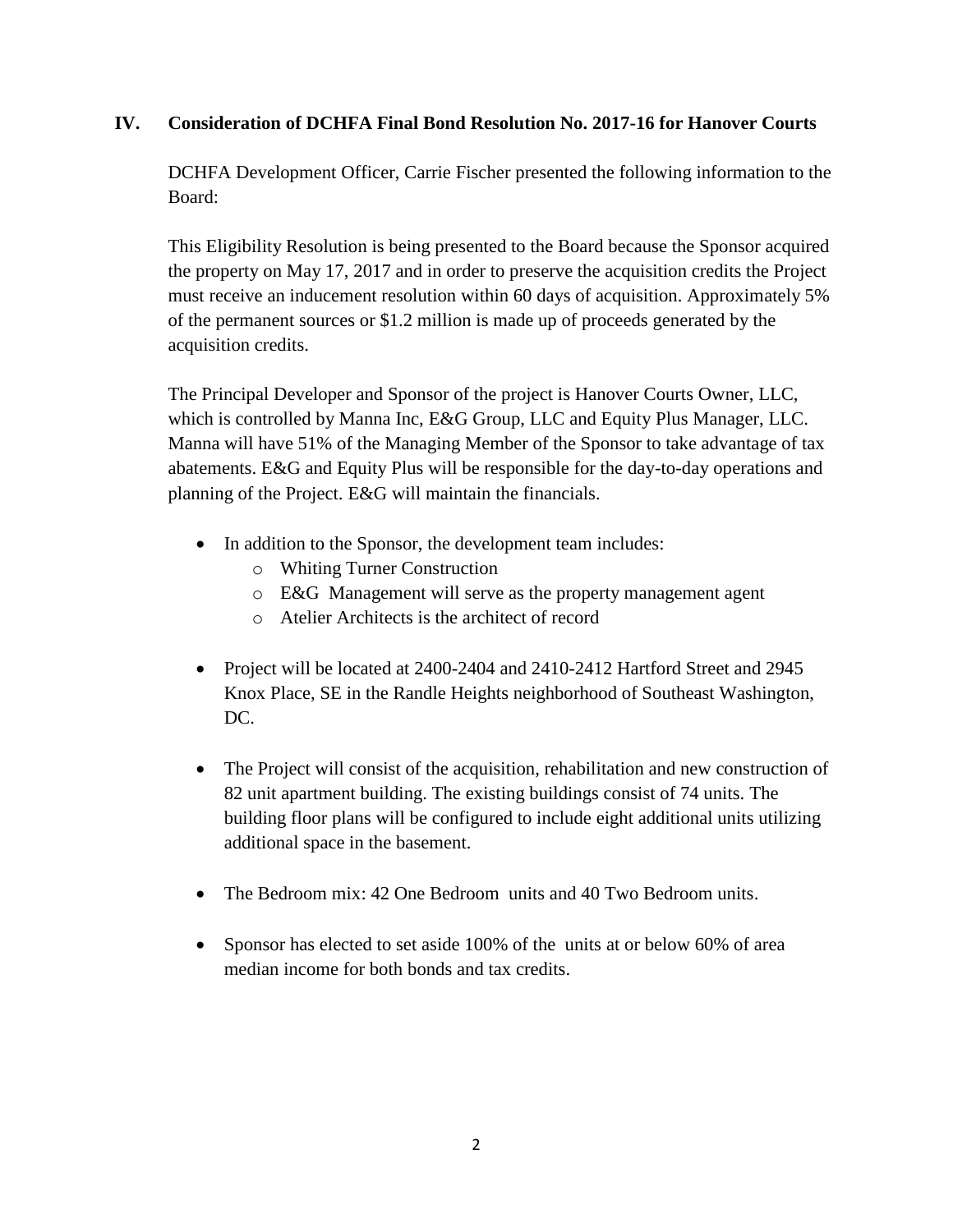### **Financing**

- The acquisition and construction of the Project, which is estimated to cost \$25.6 million, will be financed by a combination of tax exempt obligations issued by DCHFA, proceeds from the syndication of 4% low income housing tax credits, a subordinate loan from the DC Department of Housing and Community Development's Housing Production Trust Fund, operating income and deferred developers fee
- With respect to the DCHFA obligations, \$11.75 million will be offered through a private placement. The Sponsor has received term sheets from JPMorgan Chase , Bank of America, Citi Bank, Greystone, PNC Bank, and R4.
- The Sponsor has not selected a Low Income Housing Tax Credit (LIHTC) investor. The Sponsor has received a letter of commitment from Boston Financial, PNC Bank, R4 Capital and Redstone Equity Partners of all which have indicated interest in the project and willingness to purchase tax credits at a rate of \$1.00 per credit for an estimated equity amount of \$8.6 million
- The total permanent capital stack is as follows:
	- o \$11.75 million in obligations, of which \$8,075,000 are short term obligations and \$3,675,000 are long term obligations
	- o \$12.55 million in subordinate debt from DCHD's HPTF
	- o \$8.6 million in equity generated through the syndication of LIHTC
	- o \$529,903 in deferred developer fee
	- o \$267,724 in operating income

### **Program**

• The Property will undergo a substantial renovation including sitework, new MEP systems, new roofs, new windows, modernization of the units, creation of an additional 8 residential units, and upgrading of the laundry room. The total construction budget for the Project is \$11.9 million or \$145,000 per unit. Based on a preliminary review of the construction budget, site work, remediation, reconfiguration of the buildings to accommodate 8 new units, a management office, community room and laundry room, and MEP upgrades are driving a portion of the hard costs. DCHFA staff will continue to evaluate and provide feedback on the construction scope of work and budget as more information is provided.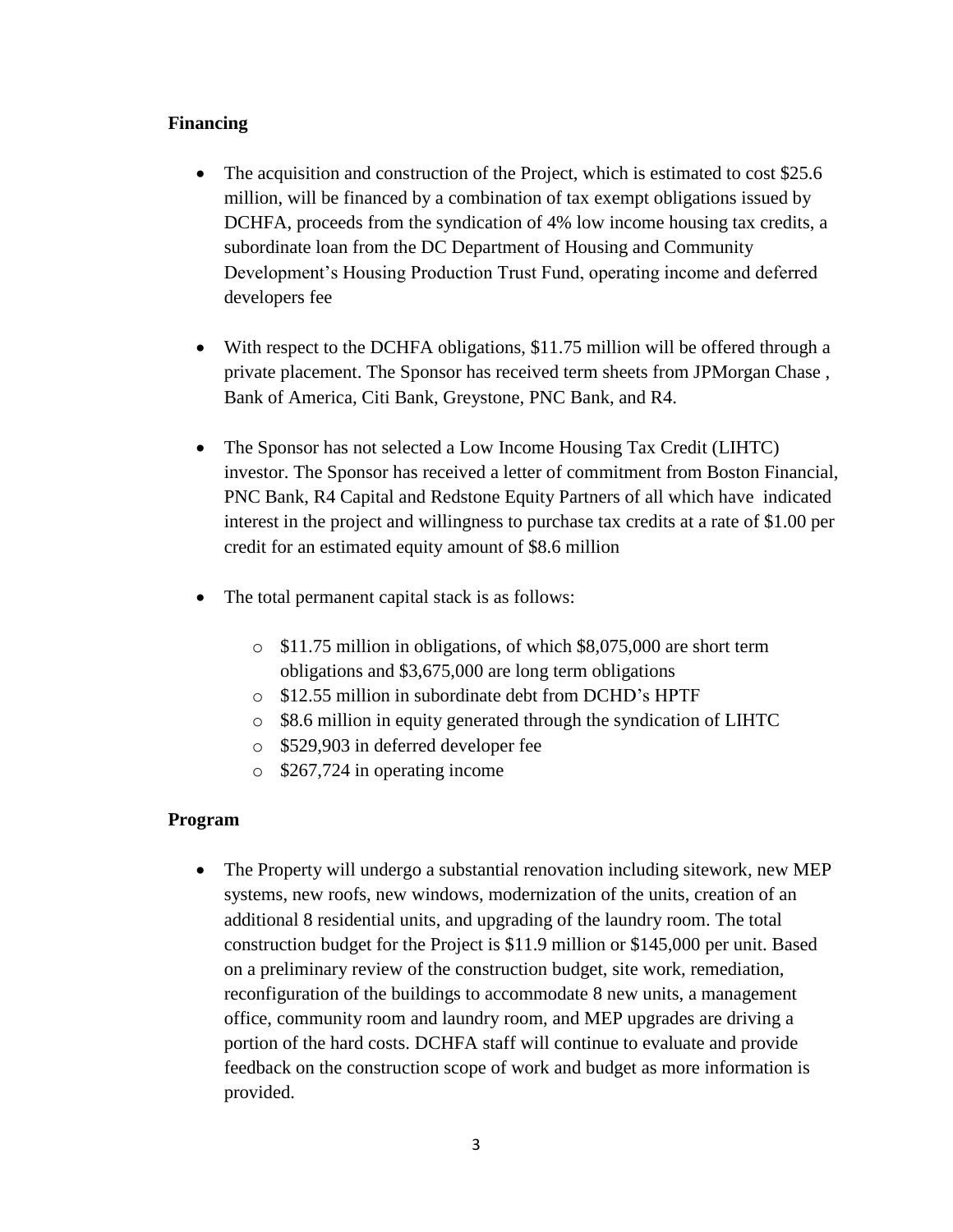- The estimated construction schedule is 12 months.
- During construction tenants from the first three building of the Project will be relocated for a period of 12 months off-site. Once the renovation of the first three buildings are complete, tenants from the un-renovated buildings will move to the renovated units. Compliance and Asset Management staff have reviewed and provided comments to the preliminary relocation plan that will need to be addressed prior to final bond approval.

Ms. Fischer then turned over the presentation to Mr. Avram Fecter of Equity Plus who specifically introduced Benjamin Miller (Equity Plus) and Jim Edmondson (E&G). He then referenced the presence and availability of members of the development team to answer questions.

Mr. Fecter indicated that the development team submitted an application to the DC Department of Housing and Community Development (DHCD) for funding on the project and expects to receive a decision by September or October 2017.

Mr. Fecter then introduced Mr.Tony Belton, President of the property's tenant association.

Ms. Miller inquired on the scope of the work. Mr. Fecter responded that the developer is "practically building a brand-new building," which is the cause of the high project construction cost. He then discussed the addition of eight units and a management office, along with the conversion of several apartments into handicap accessible units, which were changes established as conditions to the development agreement with the tenants.

Mr. Green asked whether the developer, in the event of a failed application to DHCD for funding, can support the project until the following year. Mr. Fecter responded in the affirmative. He went on to explain that initial acquisition financing had two components, a senior mortgage from the loan investment fund and a subordinate mortgage from DHCD. He continued: the project currently enjoys \$2.5 million of DHCD funding toward acquisition. The end result is ample debt coverage ratio on the first mortgage. He indicated that while the tenants and developer do not wish to wait until the next round of applications for DHCD funding, the project can support such an event. Mr. Fecter then informed the Board that in recognition of an uncertain closing schedule, the owner instructed the property manager (ENG) to make over 300 "life safety" repairs that cannot wait until closing.

Pointing to an image provided in Ms. Fischer's presentation, Mr. Green inquired on whether the initial repairs referenced by Mr. Fecter addressed certain electrical wiring issues. Mr. Fecter responded in the negative. Mr. Green opined that the subject wiring was perhaps low-voltage, and ultimately indicated that he did not know for certain.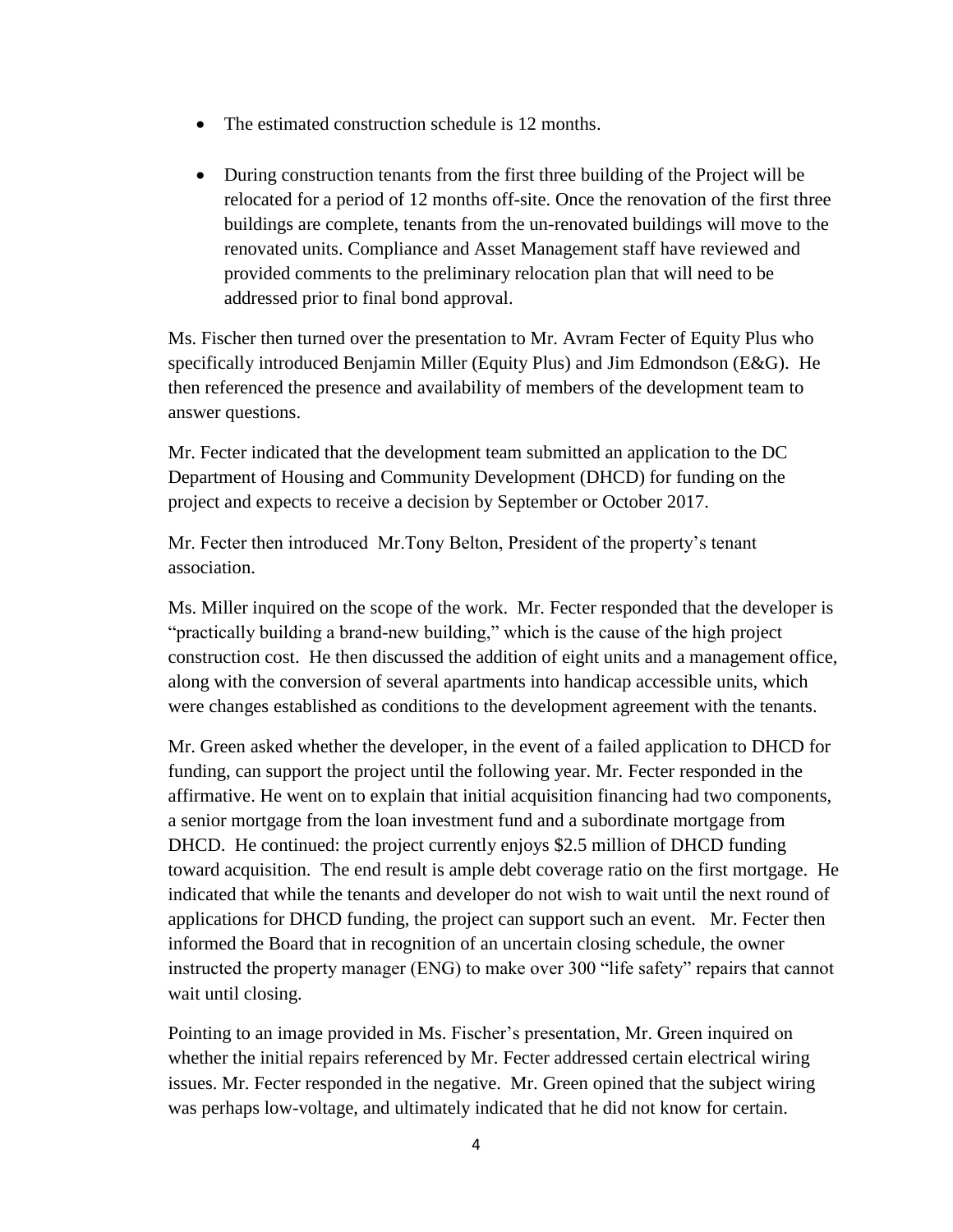Mr. Benjamin Miller then stated that the DHCD financing was underwritten to take into account the necessary immediate work referenced by Mr. Fecter. Mr. Green inquired on the severity of the developer's interest rate risk. Mr. Fecter responded that the post-rehab first mortgage was written to assume no rent increases post-rehab. The first mortgage is therefore low in relationship to the overall capital stack. He then indicated developer's greater concern for a drop in tax credit pricing. Mr. Miller then discussed developer's confidence in favorable/"flexible" tax credit pricing based on its relationship with the tax credit investor.

Mr. Green remarked that the project is in its early states, and called for a motion to approve the resolution.

A motion to approve the resolution was made by Ms. Miller and seconded by Mr. Irving. Mr. Lee then took a roll call vote. All present members voted in the affirmative. The motion carried.

# **V. Consideration of DCHFA Resolution Number 2017-12(G) regarding the selection of a firm to assist the Agency in a search to fill the position of chief financial officer.**

DCHFA Human Resources Officer, Heather Hart presented the following to the Board:

The Agency requested the procurement of an executive search firm for the purpose of recruiting a chief financial officer through the critical contract provision of the Agency's procurement manual.

The critical contract provision allows contracts to be awarded within a set time period because a delay would have an adverse impact on the Agency's ability to carry out its business.

The CFO is an essential member of the senior management team and an integral factor to the overall financial health of the Agency. The position has been vacant since June 2, 2017. The Agency would like to utilize an executive search firm to find the most qualified candidate in a timely manner.

The Agency received quotes from a couple of executive search firms, and recommends Terra Search Partners (Terra) as their choice. Terra is a specialized executive search firm with expertise in real estate. They have a strong network in the real estate finance community, and the recruiters have work experience in the real estate industry.

Terra Search Partners rate is the standard industry rate of 33 percent of the annual salary and bonus of the candidate, plus administrative costs.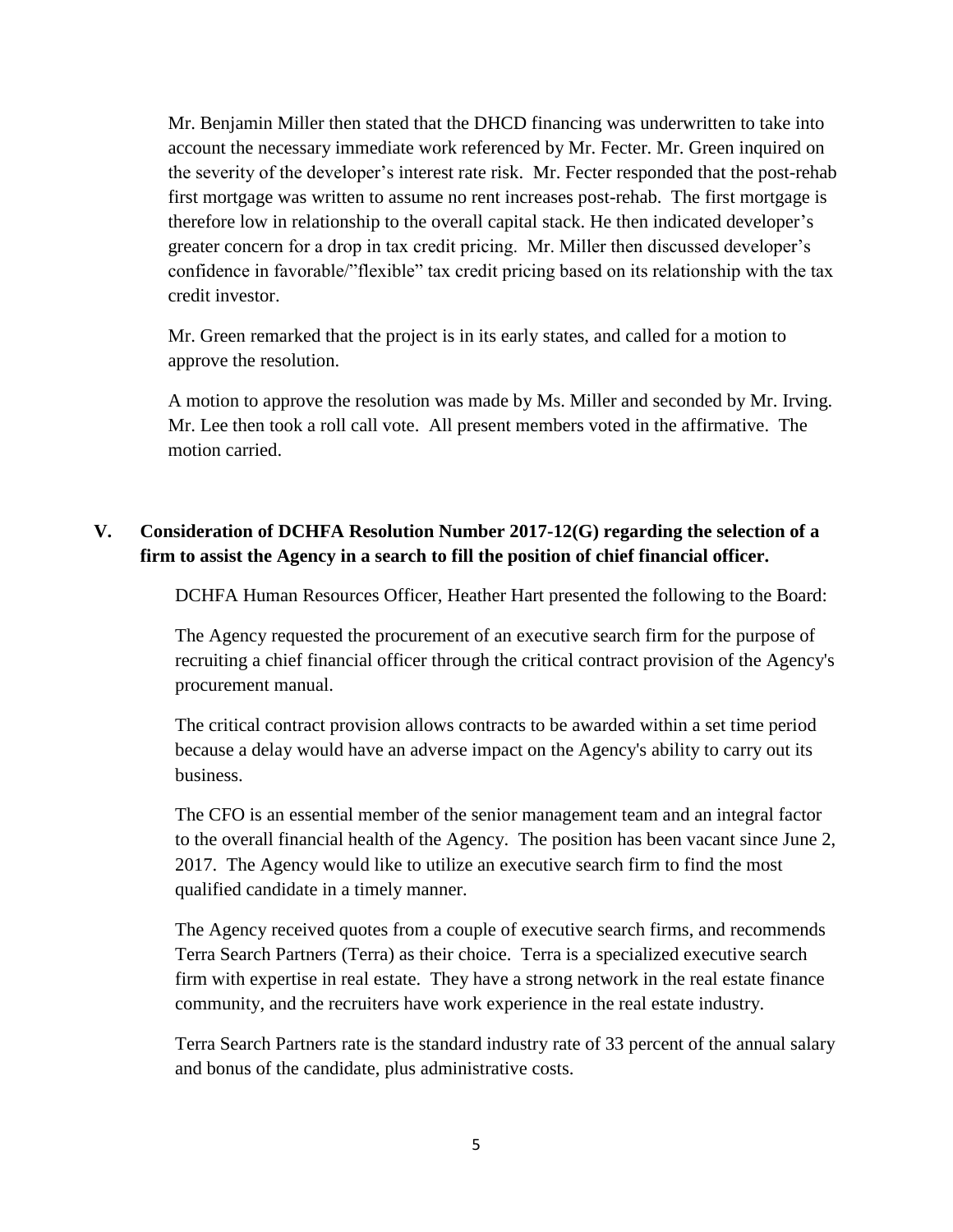Mr. Green inquired on the anticipated salary to the hire. Mr. Lee responded "170-180." Mr. Green surmised that the fee to Terra would be approximately \$60,000. Mr. Hart agreed.

Mr. Green then indicated that the Agency should stay within its non-exigent procurement rules as often as possible. Mr. Lee took note and agreed.

Mr. Green called for a motion to approve the resolution.

A motion to approve the resolution was made by Ms. Miller and seconded by Mr. Irving. Mr. Lee then took a roll call vote. All present members voted in the affirmative. The motion carried.

### **VI. Executive Director's Report**

• The Agency was planning to present its request for refunding at the July 25, 2017 Board Meeting, and provided predatory material just prior to this (7/11) meeting.

DCHFA Treasurer, Pi Tao Hsu presented the following:

The Agency expects to price in the first week of August DCHFA's multi-family development program 2017 series A through revenue refunding bond, and was the issuance of about \$34,577,814.

Mr. Green inquired on the use of those funds.

Ms. Hsu mentioned Henson Ridge, Wesley, and J.W. King, but indicated that she did not have the complete project list.

Mr. Green asked when the bonds were issued. Ms. Hsu responded, 2002.

Mr. Green requested greater detail on the deal structure of the transactions involved in the refunding, and asked for greater explanation on the connection between the refunding and transactions.

Mr. Lee outlined a 90/10 HUD Risk Share transaction and discussed the sequence of events involved in the issuance of DCHFA debt, and the subsequent re-issuance occurring via the subject refunding.

After another inquiry by Mr. Green on the deals involved in the planned refunding, Mr. Lee pledged to compile the complete related project list for the Board.

Ms. Hsu made reference to the issue of disclosure. Mr. Green asked for elaboration. Ms. Hsu indicated that disclosure of Agency plans to refund may prompt current bond holders